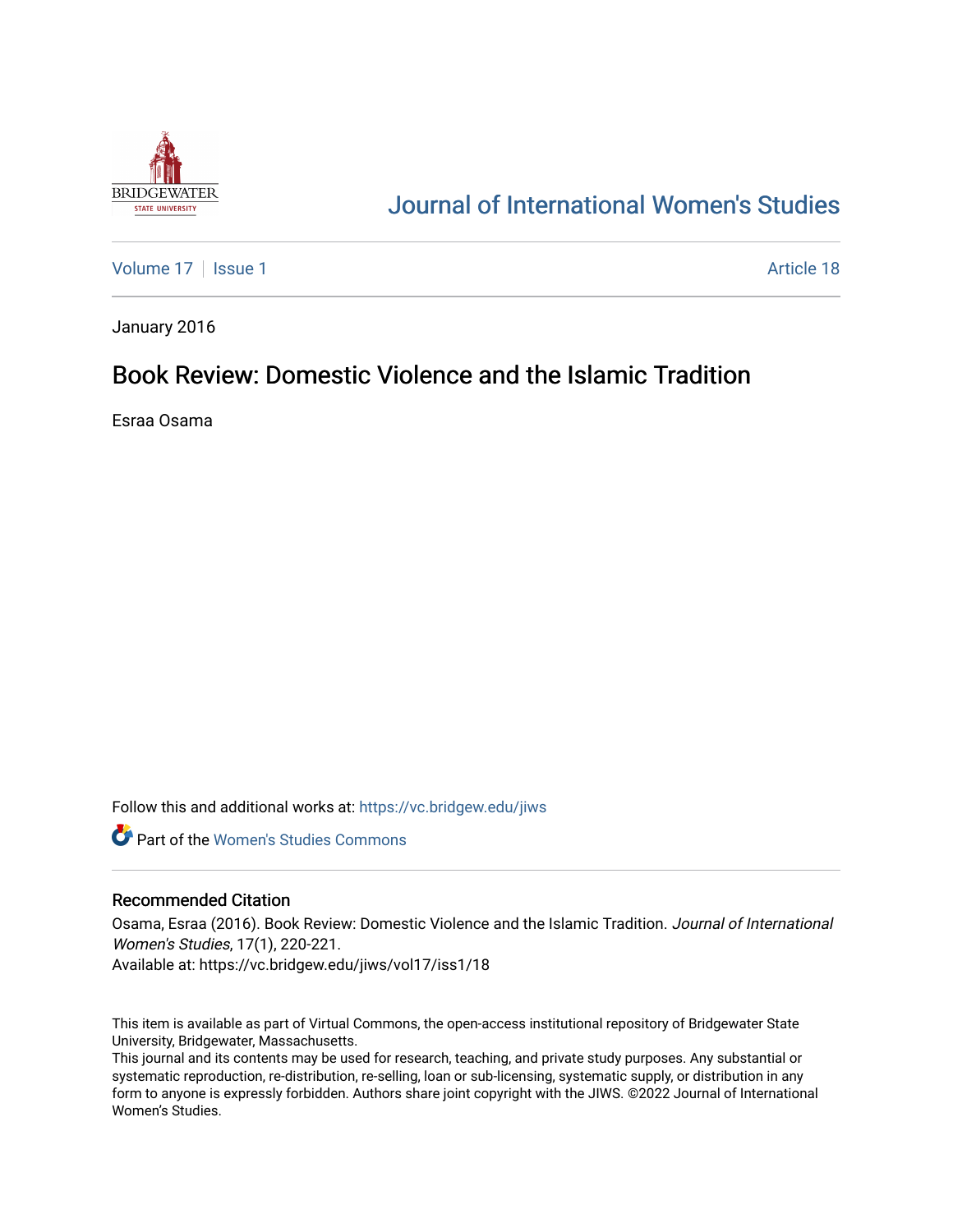#### Osama: Book Review: Domestic Violence and the Islamic Tradition

This journal and its contents may be used for research, teaching and private study purposes. Any substantial or systematic reproduction, re-distribution, re-selling, loan or sub-licensing, systematic supply or distribution in any form to anyone is expressly forbidden. ©2016 Journal of International Women's Studies.

### **Domestic Violence and the Islamic Tradition. By Ayesha S. Chaudhry. Oxford University Press, 2013. 288 pages. ISBN: 9780199640164**

Reviewed By: Esraa Osama

In her book *Domestic Violence and the Islamic Tradition*, Ayesha Chaudry gives an extensive study of the Qur'anic verse (4:34) that describes the relationship between men and women with an explanation of the behavior of women in accordance to being good or bad, and how the husbands have the authority to discipline their wives. The verse says

"*Men are qawwamun (in authority) over women, because God has preferred some over others, and because they spend of their wealth (to maintain them). Righteous women are obedient and guard in (their husbands') absence what God would have them guard. Concerning those women from whom you fear nushuz (disobedience/ rebellion), admonish them, and/or abandon them in bed, and/or wa-dribuhunna (hit them). If they obey you, do not seek a means against them, God is most high, great." (*Q4:34).

Chaudhry's book is divided into two parts that consists of five chapters with an extensive description of the evolution of the interpretation of the verse in three contexts: textual, historical, and cosmological (patriarchal – egalitarian). She argues that the Qur'anic verse can be differently explained through the cosmology of the scholar and his/her inherited community/historical values. Therefore, there is no possible exact meaning that might be valued over the other.

In the first three chapters, Chaudhry demonstrates the traditional Islamic interpretation of the verse according to the 1) history of the revelation of the verse concerning two women: Umm Salama and Habiba, 2) possible textual meanings of the verse surrounding the words *admonishment*, *abandonment in bed*, and *beating*. She points out the selective meanings chosen by scholars in the traditional (pre-colonial) Islamic societies that is different from the post-colonial interpretations because of the difference in the cosmological backgrounds, 3) and then she examines the four major Sunni legal schools in the pre-colonial periods illustrating that despite the different motivations and the variety of concerns of the four legal schools, they agreed on the right of the husband to discipline his wife physically if she committed Nushuz (disobedience/rebellion); however, the beating ought to be "non-extreme" (not to break bones or cause open wounds). Chaudhry here raises the questions: didn't the Qur'an after all say "*The Human has nothing but what he/she strives for*" (Q 53:39) which means that men and women are equal before God. Most importantly, Prophet Muhammad "a walking Qur'an" never hit his wives, and Muslims were meant to follow his example. Why are men allowed to hit their wives at all; however lightly? Why is violence ever the correct answer to marital dispute? Actually, Chaudhry's questions are valid reasonably based on many verses in the Qura'an that state the equality of men and women before God. Also, it is valid that Chaudry brings the example of the prophet because he is supposed to be the live example that all Muslims should follow.

In the last two chapters, Chaudhry focuses more on the post-colonial Muslim scholarship that is based on a different historical context from that of the pre-colonial one. She divides them

1

220